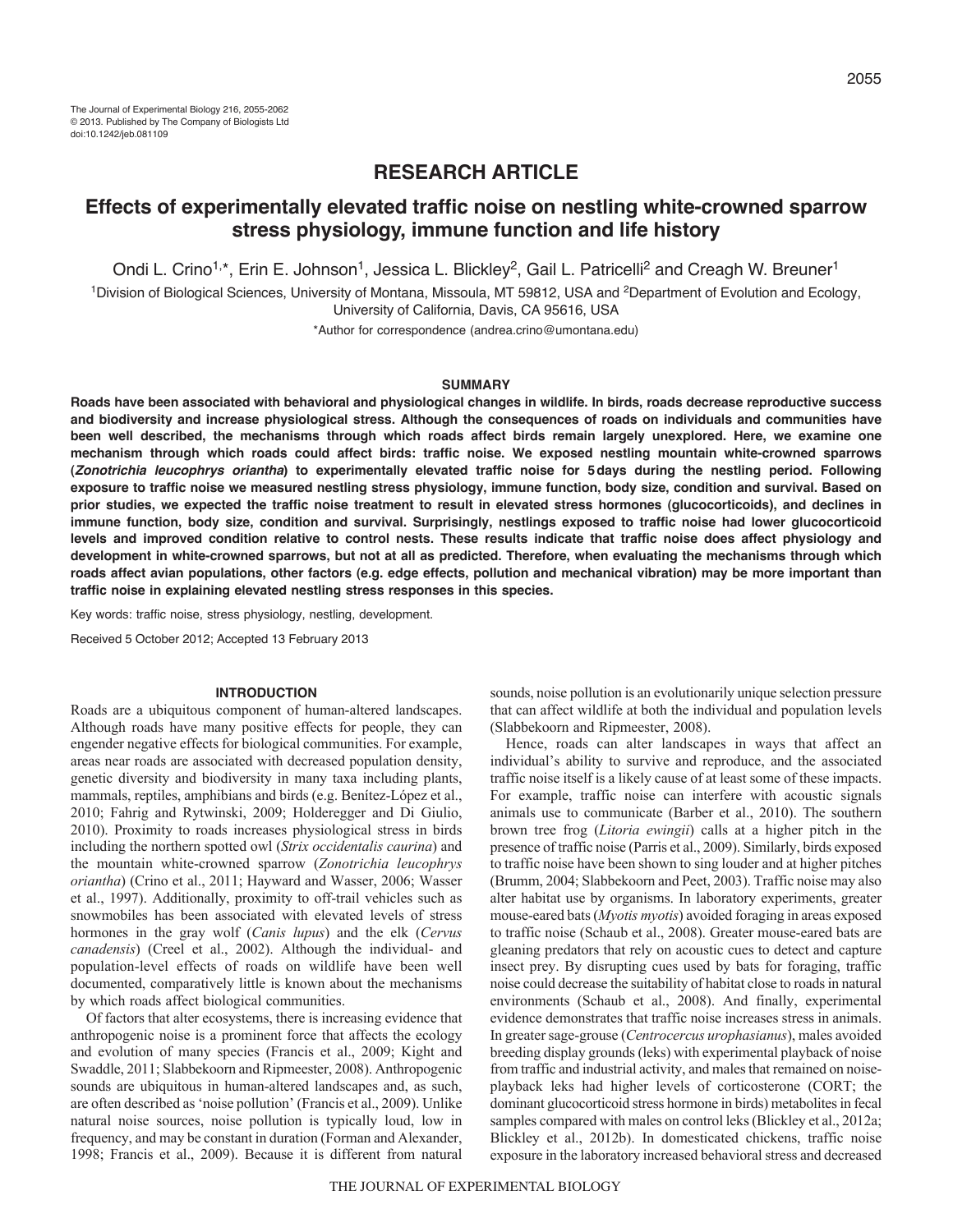immune function (Campo et al., 2005). Unlike other sources of anthropogenic noise, traffic noise is intermittent, which could startle animals and explain increased stress responses (Dooling and Popper, 2007). Cumulatively, these studies demonstrate the disruptive effects of traffic noise on animal behavior and physiology, and suggest that anthropogenic noise can disrupt community structure and potentially exclude sensitive species from otherwise suitable habitat.

Although many studies have examined the effects of traffic noise on adult animals, no study to date has addressed the effects of traffic noise on developing animals. Developing animals are susceptible to anthropogenic disturbances and respond with elevated levels of CORT. For example, nestling mountain whitecrowned sparrows (MWCS) reared close to a high-traffic road had elevated levels of CORT compared with nestlings reared far from the road (Crino et al., 2011). Developing animals such as nestlings may be particularly susceptible to stressors associated with roads, such as traffic noise, because they are confined to nests during early development and are unable to move away from stressful stimuli. In addition to being more susceptible to anthropogenic disturbances, developing animals may also suffer greater consequences from their exposure. Elevated CORT during development has immediate effects, such as inhibition of growth and immune function (Butler et al., 2010; Yorty and Bonneau, 2004). However, brief elevations of stress during development can also have life-long consequences for physiology, morphology and behavior (Catalani et al., 2000; Gluckman and Hanson, 2004; Seckl and Meaney, 2004). For example, developmental stress can sensitize the hypothalamic-pituitary-adrenal (HPA) axis (the neuroendocrine pathway that releases glucocorticoids) such that stressed neonates are hypersensitive to stress as adults (Francis et al., 1999). These developmental alterations can be transmitted to future offspring by modifying parental behavior (Francis et al., 1999). Hence, exposure to stress can be detrimental to nestlings during development, but can also have lifelong and transgenerational effects on reproductive success and survival. As such, exposure to even short periods of stress during development could translate to large-scale effects. Thus, to fully understand the impact of traffic noise on wildlife, it is necessary to examine how developing animals are affected by such disturbances.

We tested the hypothesis that exposure to traffic noise increases physiological stress (i.e. CORT) in free-living nestling MWCS. We played back traffic noise to nestlings for 5days and measured baseline and stress-induced CORT. Glucocorticoid hormones have well-known immunosuppressive effects and can inhibit growth in developing animals and condition in adult animals (Boonstra et al., 1998; Rubolini et al., 2005; Sapolsky et al., 2000). For this reason, we also measured immunocompetence [using the phytohaemagglutinin (PHA) skin test], nestling body size and condition. We predicted that nestlings exposed to traffic noise would have higher stress-induced CORT, lower immunocompetence, and be of smaller body size and in lower condition compared with control nestlings. Finally, we examined the effects that traffic noise exposure had on nestling survival and fledging success.

# **MATERIALS AND METHODS Animals – study site and nest searching**

This study was conducted from 27 June to 10 August 2010 using MWCS (*Zonotrichia leucophrys oriantha* Oberholser 1932) nestlings from a population located in Tioga Pass Meadow located directly outside the easternmost entrance to Yosemite National Park, CA (37°54′N, 119°15′W). Highway 120 runs through part of this study site to the entrance of Yosemite National Park and nestlings close to the road have greater physiological stress responses than nestlings far from the road (Crino et al., 2011). To minimize the effects of ambient traffic noise and other road effects, we used nests located far from Highway 120 (>300m) for this experiment. We took GPS coordinates of each nest using an eTrex GPS device (Garmin, Olathe, KS, USA) in WGS 84 datum. The distance between each nest and Highway 120 was calculated using the Nearest Features 3.8 extension in ArcVIEW (ESRI, Redlands, CA, USA). Mean ambient noise at control sites was 42.74±0.34dBA. We found no associations between the distance to Highway 120 from each nest and all measures of nestling stress physiology, immunocompetence, growth and fledging success (all *P*>0.37; data not presented here). This indicates that the nests used in this experiment were located far enough from Highway 120 to minimize the effects of ambient noise and other road effects.

Nests were located by searching vegetation and observing parental nesting behaviors. If nests were found with a complete clutch we checked them daily to determine hatch date. Nests that were found with incomplete clutches were checked until clutch completion. Females begin to incubate the day before the last egg is laid and nestlings hatch an average of 12.3days after incubation commences (Morton, 2002). Using this information, we estimated hatch date for clutches and checked nests daily starting 1–4days before hatching to determine hatch date.

# **Sound recording and sound pressure level measurements**

We recorded 130 sound clips of cars, motorcycles, trucks and other vehicles on Highway 120 onto a Marantz PMD 660 digital flash recorder using a Sennheiser ME 67 shotgun microphone (Wedemark, Germany) fitted with a Rycote softie windscreen (sample rate: 16bit; bit depth: 44.1kHz; Stroud, Glos, UK). We edited sound files for length and standardized amplitude using Raven Pro 1.3 (Charif et al., 2006). To reduce clipping between the playback files we added 'fade in' and 'fade out' effects using Audacity 1.3 Beta (Carnegie Mellon Computer Music Group, Pittsburgh, PA, USA).

We used a hand-held sound pressure level (SPL) meter (Larson-Davis System 824, Depew, NY, USA) to determine the amplitude of traffic along Highway 120. We collected SPL measurements for 30min 5m from the road. From these measurements we determined the equivalent continuous sound level (*L*eq) and maximum noise level (*L*max; maximum r.m.s. amplitude) of traffic noise 5m from the road (the distance of the closest nests in this population). All SPL values are A-weighted (dBA) re. 20μPa.

#### **Experimental setup – traffic noise playbacks**

Nests were randomly assigned to either a control or traffic noise playback treatment (*N*=8 for traffic noise, *N*=5 for control). Similar to Blickley et al. (Blickley et al., 2012a), we played back traffic noise using a rock-shaped outdoor speaker (300W Outdoor Rock Speakers, TIC Corporation, City of Industry, CA, USA), a car amplifier (Xtant1.1, Xtant Technologies, Phoenix, AZ, USA) and an MP3 player (Sansa m240, SanDisk, Milpitas, CA, USA). The playback system was powered with 12V batteries that were changed every day. Control nests were exposed to fake speakers of similar size and color to the speakers (20gallon Rubbermaid roughneck containers). We visited control nests daily to account for any stress effects caused by experimenter disturbance. Nests were exposed to treatments for 5days starting 1day after hatching.

Speakers and control containers were placed 5m from nests. To set the amplitude for the playbacks, one researcher held the SPL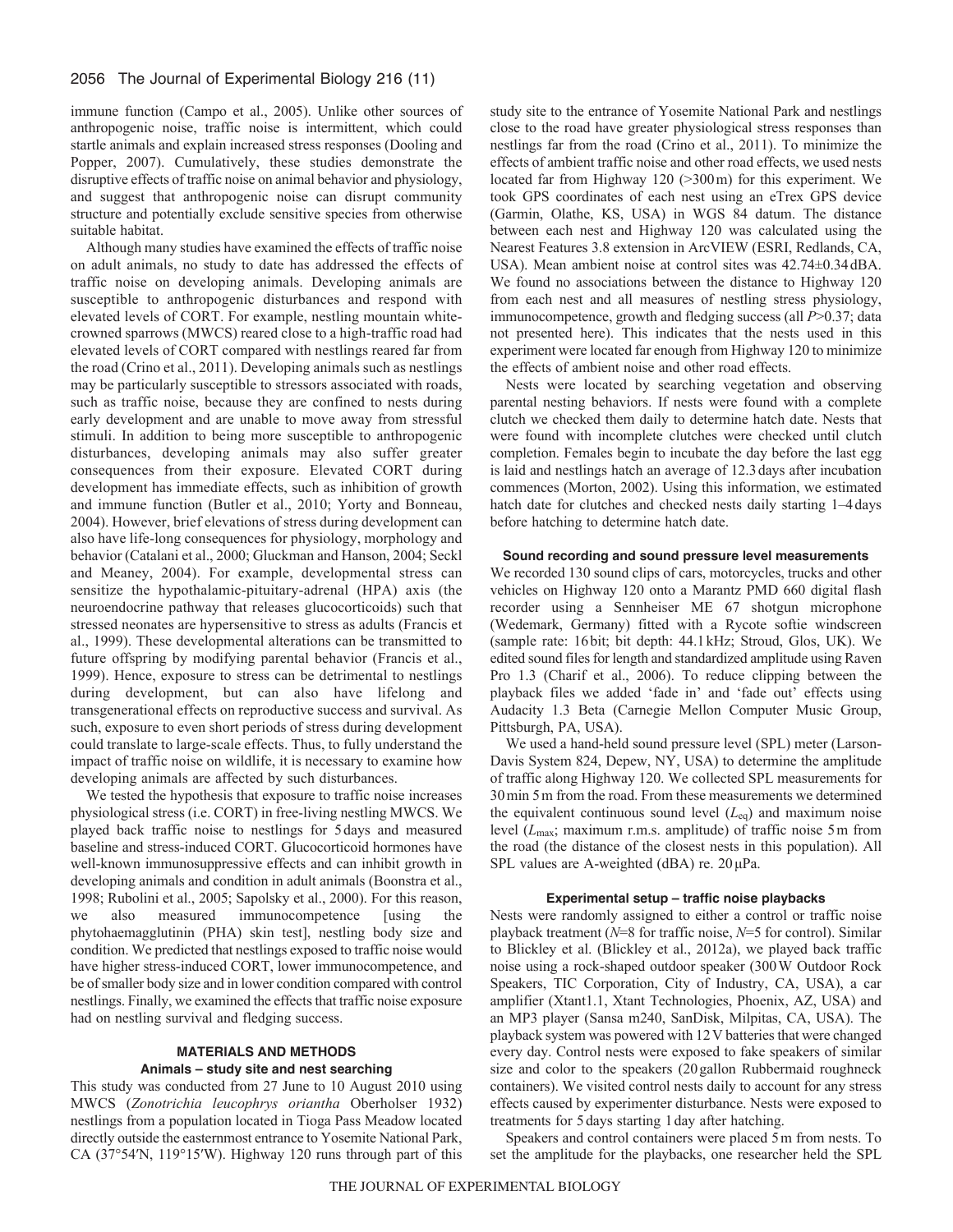meter over the nest while another played one standardized traffic noise file. The amplitude was adjusted until the *L*max of the playback was 60±1.5dBA at the nest. We then quantified the amplitude of the playback files by recording the *L*eq at each treatment nest for five standardized traffic noise recordings which totaled 40s in length. The *L*eq for playback of five standardized traffic noise files ranged from 58.5 to 60.6dBA (mean=59.53±0.94dBA). For control nests, we recorded the *L*eq of ambient noise by holding the SPL meter over the nest for 5min. We chose to quantify ambient noise for 5min (compared with 40s on playback nests) because noise levels can be variable over time (e.g. with vehicles passing), so we needed a longer sample interval to characterize a typical noise level. Ambient noise at control nests ranged from a 5-min *L*eq of 42.4 to 46.4dBA (mean=44.53±1.47dBA). In addition, we measured sound output from playback files and ambient noise at all nests for 60min following fledging. These measurements provide a longer sample time of noise levels for both treatments while minimizing disturbance to nestlings.

We played back traffic noise files on noise-treatment nests at a rate that simulated traffic on Highway 120. In 2009, Yosemite National Park reported an average traffic rate of 1225.67 cars per day from 1 May to 31 August on Highway 120. Using this information, we calculated that an average of 51.07 cars per hour entered the park. Because the average length of our vehicle noise files was 7.93s, in an average hour there was 6.75min of traffic noise. Therefore, the MP3 players were loaded with 53.25 vehicle noise files (cars, trucks, motorcycles and other vehicles; see above) and 135 silent files, each 60s long; these files were played back on random shuffle 24h a day throughout the experiment. We played files continually, rather than mimicking diurnal changes in traffic patterns, in order to decrease investigator disturbance at nests. As a result, simulated traffic levels were lower than actual traffic levels during the day and higher than actual traffic levels at night.

## **Nestlings – stress, immune, morphological and condition measurements**

Six days after hatching, we measured nestling stress by exposing the two nestlings in each nest to a standardized restraint stress protocol (Wingfield, 1994). Although plasma CORT typically increases within 3min of stress exposure (Romero and Reed, 2005), Nuttall's white-crowned sparrows (*Zonotrichia leucophrys nuttalli*) do not show an increase in CORT until 4min following stress exposure (Wada et al., 2007). For this reason, we used blood samples obtained within 4min of disturbing a nest as baseline samples. Samples obtained within 4min show no significant increase in CORT (*P*=0.94, *F*<0.01, *N*=22). After initial blood samples were obtained, we placed nestlings in cloth bags and collected two more samples 15 and 30min after initial disturbance. To collect blood, we punctured the alar vein with a 26gauge needle and collected 25μl of blood with heparinized microcapillary tubes. Immediately after collection, blood was kept on ice  $(\leq 2h)$  until it could be centrifuged to separate the plasma from red blood cells (3000rpm for 7min). After separation, the plasma was isolated and stored at −20°C.

We used the phytohaemagglutinin (PHA) skin test to measure nestling immunocompetence. PHA-induced swelling involves innate and adaptive components of the immune system and is widely used in avian research to assess immunocompetence (reviewed by Martin et al., 2006; Tella et al., 2002). The vertebrate immune system is complex and the PHA test measures only one aspect of immune function. However, PHA-induced swelling has been positively correlated with nestling survival in great tits (*Parus major*) (Horak et al., 1999) and house martins (*Delichon urbicum*) (Christe et al., 1998). Stress exposure can decrease immune responses in nestlings (e.g. Butler et al., 2010; Saino et al., 2003). For this reason, we only used nestlings in this assay that were not exposed to restraint stress or blood collection.

To measure immune response to PHA we injected nestlings subcutaneously with 0.1mg of PHA-P (L9017, Sigma-Aldrich, St Louis, MO, USA) dissolved in 0.02ml of sterile phosphatebuffered saline into the center of the left wing-web (patagium). We measured the thickness of the patagium to the nearest 0.01mm using a digital a pressure-sensitive spessimeter (Mitutoyo gauge, MIT-700-118, Brooklyn, NY, USA) prior to injection and 24±2 h after injection. We collected three measurements at each time point and used the average value of these three measurements in statistical analyses. One researcher (O.L.C.) performed all injections and measurements.

After blood sample collection or PHA injections, we weighed nestlings to the nearest 0.1g and measured tarsus length (posterior to anterior tarsus) and wing chord (carpus to longest primary feather) to the 0.1mm. All nestlings were measured once by one researcher (O.L.C.). We used these morphological measurements to calculate condition for each nestling. Here, we define condition as the energy capital accumulated by nestlings due to parental feeding. Condition is thought to be indicative of an animal's health and well-being and related to fitness (Peig and Green, 2009). In developing animals, condition could be an important indicator of competitive ability within the nest, maturation, and survival and recruitment following fledging (Miller, 2010; Mock et al., 2009; Searcy et al., 2004). We assessed condition using residual body mass (mass divided by tarsus length) and the scaled mass index (Peig and Green, 2009; Peig and Green, 2010). The scaled mass index accounts for errors associated with residual body mass measurements using a scaling relationship derived from the population of interest to calculate the expected mass of each individual at a fixed body size. In this way, the scaled mass index standardizes all animals to the same growth phase or body size and is considered to be a more accurate measure of condition (Peig and Green, 2010).

# **Nestling fledging success**

Exposure to experimentally elevated traffic noise could have affected nestling survival directly, by increasing stress, or indirectly, through changes in parental behavior. We quantified fledging success by tracking nestlings from hatching to fledging. We considered a nestling to have successfully fledged if it was missing from the nest after reaching the developmental stage where fledging is possible (at least 7days post-hatch) (Morton, 2002). Nestlings that were found to be dead in the nest or nestlings that were missing from the nest less than 7 days post-hatch were considered unsuccessful at fledging. Partial nest predation is rare in this population (Morton, 2002). Therefore, our criteria for fledging success provide an accurate measurement of nestling survival.

## **CORT and corticosteroid binding globulin assays**

CORT was quantified with enzyme immunoassay kits (catalog no. 901-097, Enzo Life Sciences, Farmingdale, NY, USA), previously optimized for white-crowned sparrow nestlings (Wada et al., 2007). Following the protocol used by Wada et al. (Wada et al., 2007), we used a raw plasma dilution of 1:40 to determine CORT levels. Briefly, we added 10μl of 1:100 steroid displacement buffer to 10μl of plasma. After 15min, we added 380μl of assay buffer for a total dilution of 1:40. Samples were vortexed and 100μl of a sample was added to individual wells in triplicate. These samples were compared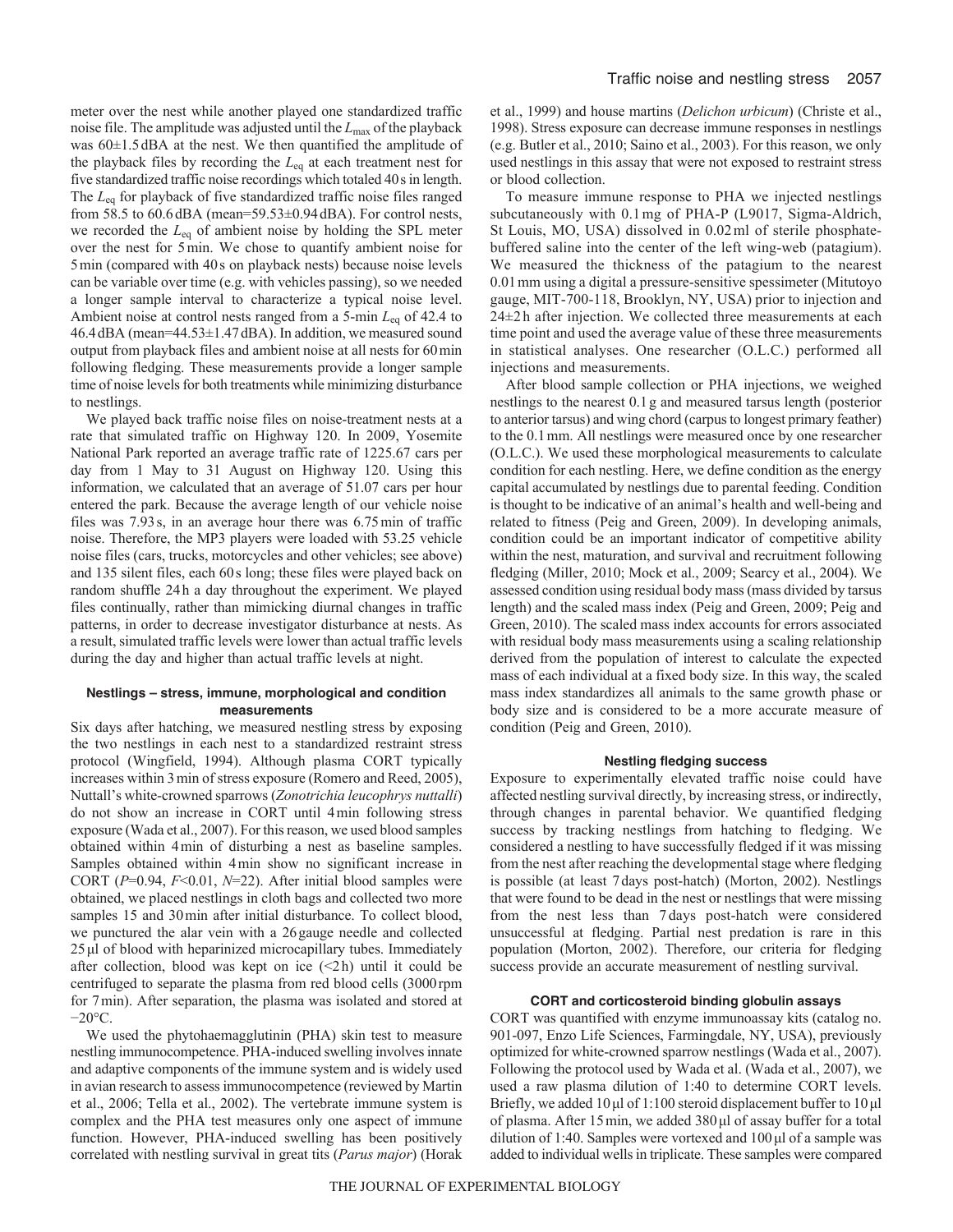with a standard curve with six samples run in triplicate ranging from 20,000 to  $15.53$  pg ml<sup>-1</sup> (100 µl well<sup>-1</sup>). An external standard of  $500\,\text{pg}\,\text{m}$ <sup>1</sup> was run on every plate in triplicate and used to calculate inter-plate variation. Plates were read on a Multiskan Ascent microplate reader (Thermo Scientific, Milford, MA, USA) at 405nm, corrected at 595nm. Intra- and inter-plate variation were 5.08 and 12.90%, respectively.

Corticosteroid binding globulin (CBG) is a protein that interacts with CORT in the plasma and likely modulates the amount of CORT exposed to target tissues (Breuner and Orchinik, 2002; Malisch and Breuner, 2010). Stress can decrease CBG levels, which may increase the amount of CORT available to interact with target tissues. Therefore, measuring free CORT (the portion of CORT not bound to CBG) can provide additional information about how animals respond to stressors. We quantified CBG using a ligand-binding assay with tritiated CORT (as described in Breuner et al., 2003). This assay has been optimized for MWCS adults (Lynn et al., 2003) and used for MWCS nestlings (Wada et al., 2007). We thawed nestling plasma at 4°C and stripped plasma with deactivated charcoal at a 1:3.5 ratio. Samples were incubated at room temperature for 20min and then vortexed at 4°C, 10,000 rpm for 10min. The stripped plasma supernatant was removed and stored at −20°C until assayed. We determined total CBG binding using 50μl buffer, 50μl tritiated CORT and 50μl stripped, diluted plasma (for a 1:1050 final dilution of raw plasma). Non-specific binding was determined using 50μl of 1 μmol<sup>1-1</sup> unlabeled CORT, 50 μl tritiated CORT and 50 μl stripped plasma. Intra- and inter-filter variation for CBG point samples were 5.7 and 14.32%, respectively.

We calculated free CORT levels using the mass-action-based equation by Barsano and Baumann (Barsano and Baumann, 1989):

$$
H_{\text{free}} = 0.5 \times \left[ \frac{H_{\text{total}} - B_{\text{max}} - \frac{1}{K_{\text{a}}} \pm \sqrt{2 \left( B_{\text{max}} - H_{\text{total}} + \frac{1}{K_{\text{a}}} \right) + 4 \left( \frac{H_{\text{total}}}{K_{\text{a}}} \right)} \right].
$$
 (1)

In this equation,  $H_{\text{free}}$  is the free hormone level,  $H_{\text{total}}$  is the total hormone level, *B*max is the total binding capacity for CBG, and *K*<sup>a</sup> (nmol<sup> $1^{-1}$ </sup>) is the association constant and is equal to  $1/K_d$ , where  $K_d$ is the affinity of CORT for CBG. The affinity of CORT for CBG was determined from equilibrium saturation binding analysis on pooled plasma samples from Wada et al. (Wada et al., 2007). Individual CBG capacity estimates were  $\sim$ 83% of  $B_{\text{max}}$  so capacity values were increased to 100% for free CORT calculations.

We compared nestling CORT physiology by examining the amount of total and free CORT circulating before restraint stress (baseline CORT) and after 15 and 30min of stress exposure. Additionally, we examined the amount of total and free CORT released during 30min of stress exposure (total integrated CORT). Total integrated CORT represents the total amount of CORT that target tissues are exposed to during an acute stressor.

## **Statistical analyses and sample size**

All CORT measurements were normally distributed (*P*>0.17), except for total CORT response (*P*=0.048) and free CORT after 30min of stress exposure (*P*=0.02). We log transformed total CORT response and free CORT after 30min of stress exposure and used the resulting values in all statistical analyses. We used ANOVA to statistically evaluate differences between treatment groups. Brood number can affect nestling growth and development in white-crowned sparrows (Morton, 2002). However, we found no statistical difference in brood size between treatment groups (*P*=0.90, *F*=0.02).

We exposed eight nests to traffic noise and five nests to the control treatment. We were unable to use the blood samples from one nest exposed to traffic noise. Therefore, our samples sizes for analyses examining the effects of traffic noise on CORT physiology are seven and five for traffic noise and control treatments, respectively. The sample sizes for all other analyses are eight and five for traffic noise and control treatments, respectively. We estimated effect sizes for all analyses by calculating the standardized mean difference between treatment groups using the formula  $d=(m_1-m_2)/s_{\text{pooled}}$  (Cohen, 1988; Nakagawa and Cuthill, 2007). In this equation,  $m_1$  is the mean of group one, *m*<sup>2</sup> is the mean of group two and *s*pooled is the standard deviation of both groups. Effect sizes are reported as positive values.

# **RESULTS Experimentally elevated noise**

Following fledging, the *L*eq of 1h of ambient noise at control nests ranged from 42.5 to 43.3 dBA (mean=42.74±0.34; mean *L*max=55.06±4.42). The *L*eq of 1h of traffic noise playback ranged from 45.9 to 50.3 dBA (mean *L*eq=47.88±1.49; mean *L*max=65.23±3.61). Noise at nests exposed to traffic noise was higher during 1h of playback compared with 1h of ambient noise at control nests (*F*1,9=43.98, *P*<0.0001).

**Nestlings – stress, immune and morphological measurements** There was no difference in baseline CORT between treatment groups (*F*1,10=1.65, *P*=0.23, *d*=0.73; Fig.1A). However, nestlings exposed to traffic noise released significantly lower levels of CORT 15min after exposure to a standardized stressor compared with control nestlings (*F*1,10=8.77, *P*=0.01, *d*=1.33; Fig.1A). At 30min of stress exposure there was no difference in CORT release between treatment groups (*F*1,10=2.72, *P*=0.13, *d*=0.90; Fig.1A). However, nestlings exposed to traffic noise had lower total CORT release over the entire 30min period of stress exposure compared with control nestlings, indicating that they are responding with dampened CORT output (*F*1,10=6.23, *P*=0.03, *d*=1.25; Fig.2A). CBG levels did not differ between treatments (*F*=0.84, *P*=0.38, *d*=0.54), nor did calculated free CORT levels after 0, 15 and 30deg of stress exposure or the total amount of free CORT available during 30min of stress exposure (total free integrated; *P*>0.53 for all, *d*=0.33, 0.12, 0.13 and 0.17, respectively; Fig.1B). There was no difference in any of the body size measurements between treatment groups (*P*>0.29 for all; Table1). However, nestlings exposed to traffic noise were in better condition compared with nestlings in the control group. This relationship was significant for condition, calculated as mass/tarsus length (*F*1,11=7.24, *P*=0.02), and trended toward significance for condition measured using the scaled mass index  $(F_{1,11}=4.62)$ , *P*=0.055; Fig. 3, Table 1).

Traffic noise exposure did not affect nestling immunocompetence as measured by the PHA test. There was no difference in the amount of wing-web swelling between nestlings in the control and traffic noise treatments (*F*1,7=0.54, *P*=0.82; Table1).

#### **Nestling fledging success**

All nests in both treatments successfully fledged at least one nestling. We recorded nestling mortality up to two nestlings in seven nests. However, treatment had no effect on nestling mortality  $(F_{1,11}=0.006)$ , *P*=0.938; Table 1) or the proportion of nestlings that successfully fledged (*F*1,11=0.072, *P*=0.793; Table1).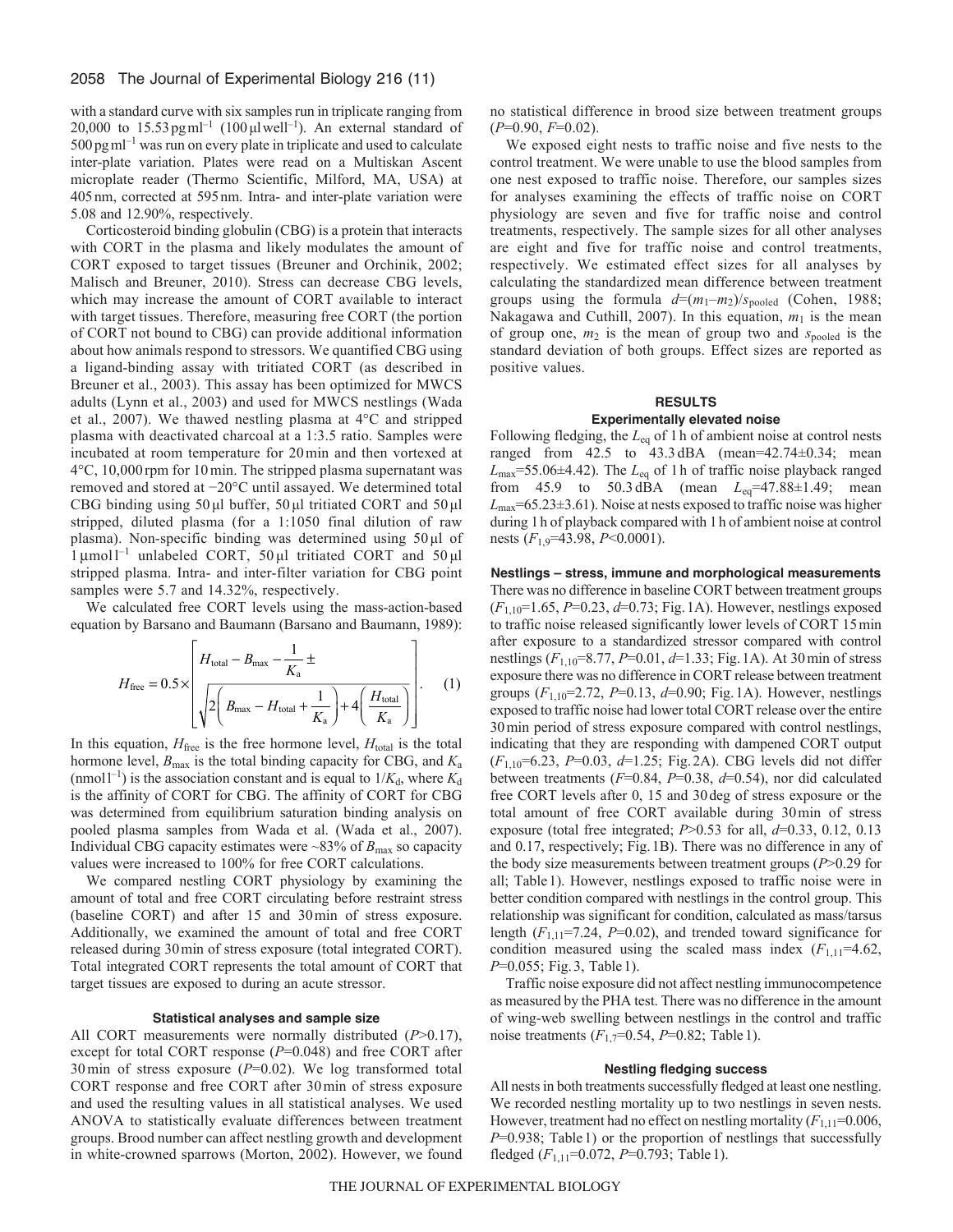

Fig. 1. Mountain white-crowned sparrow (*Zonotrichia leucophrys oriantha*) nestlings exposed to traffic noise released less corticosterone (CORT) 15 min after exposure to a standardized restraint compared with control nestlings. There was no difference in free CORT release at 0, 15 and 30 min after stress exposure. Data are means ± 1 s.e.m.

### **DISCUSSION**

Proximity to roads has been associated with elevated stress hormones in wildlife, including white-crowned sparrow nestlings (Crino et al., 2011). Here we examined one possible cause of this effect, traffic noise, by examining the effects of experimentally elevated traffic noise on nestling CORT physiology, growth, immunity and fledging success. To our knowledge, this is the first experiment to examine whether traffic noise is responsible for the effects of roads on nestlings. We found that experimentally elevated levels of traffic noise affect nestling stress physiology and condition. However, contrary to our predications, nestlings exposed to traffic noise had lower CORT release and were in better condition compared with control nestlings.

## **Mass, body size and condition**

Experimentally elevated traffic noise did not affect nestling body size. However, nestlings exposed to elevated traffic noise were in better condition compared with control nestlings as estimated by mass/tarsus length and marginally better condition as measured by the scaled mass index (Fig.3, Table1). Condition provides an estimate of the energy reserves available to an animal and is an important ecological and evolutionary variable because it is widely considered to be an important determinant of fitness (Peig and Green, 2009; Peig and Green, 2010). However, in developing animals, indices of condition should be interpreted with caution because developing animals prioritize growth over energy storage. In adults, greater condition



Fig. 2. Compared with control nestlings, nestlings exposed to traffic noise released less (A) total CORT and (B) equivalent free CORT over 30 min of restraint stress (\**P*<0.05). Data are means ± 1 s.e.m.

indicates a superior ability to obtain and assimilate food. It is possible that greater nestling condition in this study indicates higher parental feeding rates. Crino et al. (Crino et al., 2011) describe higher feeding rates of male white-crowned sparrows in close proximity to a hightraffic road. Potentially, traffic noise masks acoustic cues adult sparrows use to detect predators, promoting greater feeding behavior and, hence, increasing condition. However, if traffic noise increases paternal feeding rates, we would expect greater nestling mass, not just greater condition. Hence, it appears that traffic noise is somehow altering energy deposition decisions, with greater energy apportioned to soft tissue than skeletal size.

## **CORT physiology**

We predicted that traffic noise would elevate nestling stress responses. This prediction was based on the knowledge that acute or short-term stressors result in elevated levels of glucocorticoid hormones (Cyr and Romero, 2009; Wingfield et al., 1998). Contrary to this prediction, we found significantly dampened CORT responses compared with control nestlings. Chronic or prolonged stressors that consist of multiple, frequent exposures to a stressor and/or longterm or constant exposure to stressors can decrease baseline and stress-induced CORT levels (Cyr and Romero, 2009; Rich and Romero, 2005) (but see Dunlap and Schall, 1995; Moore et al., 1991). If experimentally elevated traffic noise chronically stresses nestlings, low levels of CORT secretion may indicate adrenal exhaustion and suggest that traffic noise has a substantial negative effect on nestlings.

We found that nestlings exposed to traffic noise had significantly lower CORT release after 15min of restraint stress compared with control nestlings. However, we found no differences in baseline CORT between nestlings exposed to traffic noise and control nestlings. This suggests that nestlings exposed to traffic noise are responding less strongly to stress and not that their HPA activity has been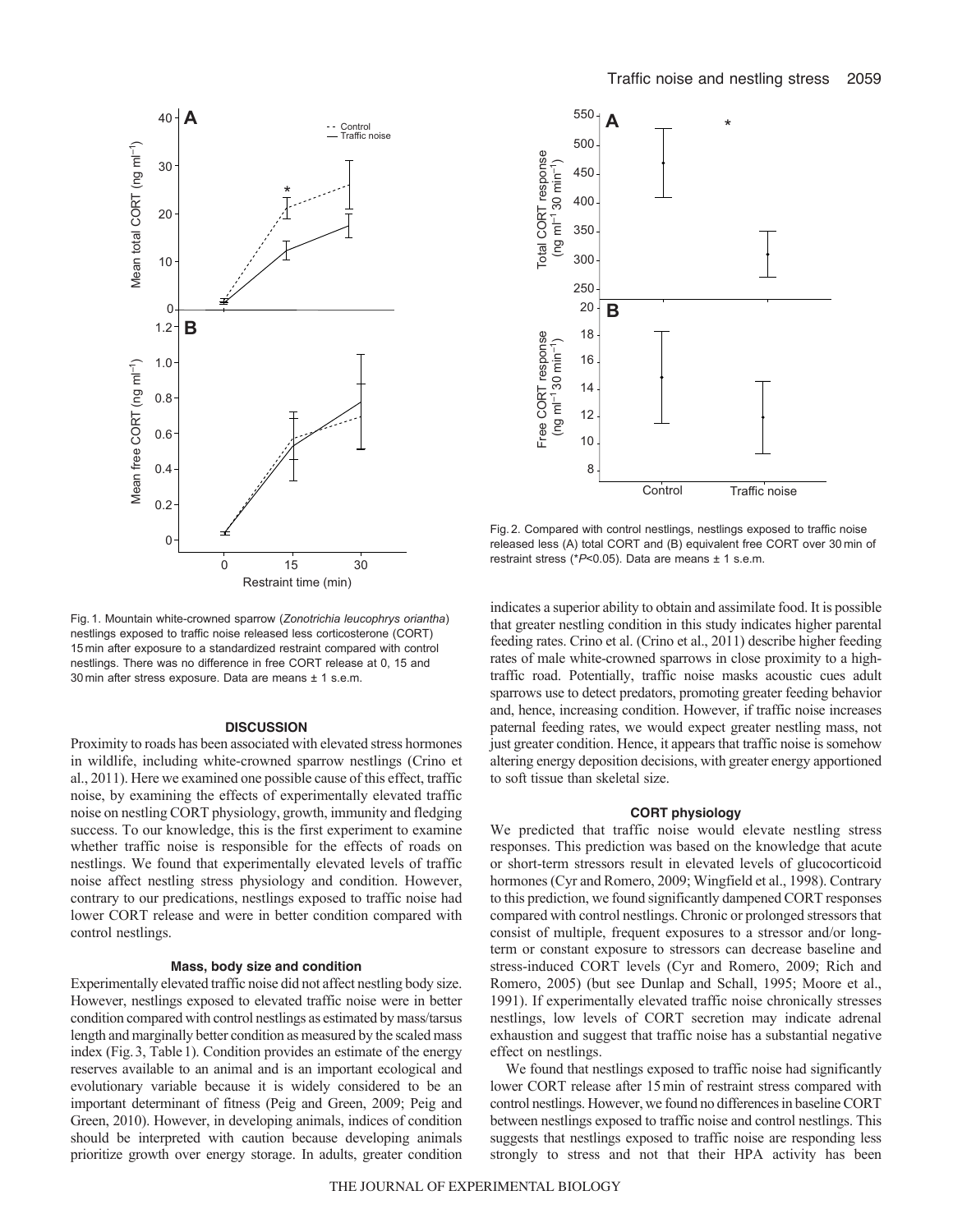# 2060 The Journal of Experimental Biology 216 (11)

| Variable                       | Traffic noise    | Control          | Difference between groups |       |                   |
|--------------------------------|------------------|------------------|---------------------------|-------|-------------------|
|                                |                  |                  | F                         | P     | Effect size $(d)$ |
| Tarsus length (mm)             | $19.41 \pm 1.20$ | 20.02±1.91       | 0.50                      | 0.49  | 0.41              |
| Wing length (mm)               | 26.79±2.73       | 28.50±4.69       | 0.71                      | 0.42  | 0.48              |
| Mass(q)                        | $16.94 \pm 0.98$ | $15.90 \pm 2.38$ | 1.24                      | 0.29  | 0.63              |
| Condition (mass/tarsus length) | $0.87 \pm 0.05$  | $0.79 \pm 0.06$  | 7.29                      | 0.02  | 1.14              |
| Condition (scaled mass)        | 17.62±1.97       | $15.33 \pm 1.69$ | 4.62                      | 0.055 | 1.08              |
| Wing-web swelling (mm)         | $0.59 \pm 0.23$  | $0.55 \pm 0.23$  | 0.05                      | 0.82  | 0.16              |
| Brood reduction                | $-0.63 \pm 0.74$ | $-0.20\pm0.45$   | 1.31                      | 0.28  | 0.92              |
| Nestlings fledged              | $2.63 \pm 1.30$  | $3.00 \pm 0.71$  | 0.34                      | 0.57  | 0.34              |

| Table 1. Effect of exposure to traffic noise on mountain white-crowned sparrow (Zonotrichia leucophrys oriantha) nestling body size, immune |  |
|---------------------------------------------------------------------------------------------------------------------------------------------|--|
| function, fledging success and condition                                                                                                    |  |

Values are means ± s.d. Exposure to traffic noise had no effect on nestling body size, immune function or fledging success. However, experimentally elevated traffic noise did increase condition as measured as residual mass (mass/tarsus length) and the scaled mass index (non-significant trend).

downregulated (as would be expected in response to chronic stressors). Additionally, if nestlings were under conditions of chronic stress, we would expect to detect this effect in other system by observing decreased skeletal growth, mass gain or immune function (Butler et al., 2010; Martin, 2009; Sapolsky et al., 2000; Wada and Breuner, 2008). Contrary to this, we found no difference in tarsus or wing length, an increase in condition indices, and no difference in PHAinduced immune response. Finally, we have previously described that nestlings reared close to a high-traffic road have higher CORT responses than nestlings reared far from the road (Crino et al., 2011). In this natural system with continuous traffic noise exposure, we described the opposite CORT responses as we observed in response to experimentally elevated traffic noise. If traffic noise constituted a chronic stressor in this system we would have observed that nestlings close to the road had dampened CORT responses compared with nestlings far from the road. The fact that we observed the opposite suggests that factors associated with road (such as traffic noise) do not act as a chronic stressor in a natural system (Crino et al., 2011). Although the patterns of CORT responses to elevated traffic noise could suggest chronic stress exposure, the organismal consequences do not match, suggesting that other factors are influencing nestling stress responses. Future studies could determine whether traffic noise is acting as a chronic stressor by measuring CORT responses at multiple time points of traffic noise exposure.

In developing animals, dampened stress responses could also result from delayed maturation of the physiological systems that control CORT output. Specifically, traffic noise could indirectly



Fig. 3. Nestlings exposed to traffic noise were in better condition compared with control nestlings (scaled mass index: \*P=0.055). Data are means ± 1 s.e.m.

affect CORT output by decreasing development of the HPA axis. Altricial nestlings such as white-crowned sparrows have dampened HPA responses during early development that increase over the nestling period (Blas et al., 2005; Blas et al., 2006; Wada et al., 2007; Wada et al., 2009). In 7-day-old white-crowned sparrow nestlings, up to 28% of the variation in CORT release can be explained by differences in body size (O.L.C., unpublished data). Factors that decrease growth and development could potentially decrease HPA activity. Therefore, it is possible that the dampened response of nestlings exposed to traffic noise in this study was caused by delayed development rather than by chronic stress exposure. Although we did not observe differences in nestling body size between treatment groups (Fig.3), it is possible that the duration of our study did not allow sufficient time for body size differences to manifest. American kestrel (*Falco sparverius*) nestlings exposed to elevated levels of CORT *via* implants displayed no differences in body size (mass, tarsus length and wing length) after 1week of exposure (Butler et al., 2010). However, 1week following the removal of the implants, nestlings exposed to elevated levels of CORT had smaller wings (Butler et al., 2010).

#### **Conclusions**

Our data suggest that nestling white-crowned sparrows experience phenotypic effects in response to elevated levels of traffic noise. However, contrary to our predictions, nestlings exposed to traffic noise responded with decreased CORT responses and increased condition compared with control nestlings. These results indicate that anthropogenic noise may affect nestling development, but noise alone does not explain the previously observed negative impact of roads on nestling development (Crino et al., 2011). This suggests that factors other than noise, such as chemical pollution, mechanical vibration, dust, increased predation and edge effects, may be more important in causing road impacts in this species. Research addressing noise impacts on adult birds has found wide variation among species in the response to noise, with some species showing increased abundance and others showing decreased abundance in noisy areas (e.g. Francis et al., 2009) as well as wide variation in the degree of behavioral plasticity in response to noise (Francis et al., 2011; Hu and Cardoso, 2010). Therefore, further studies are needed to determine whether the observed lack of (or positive) impact of noise on nestling development is generalizable to other species of birds.

#### **LIST OF SYMBOLS AND ABBREVIATIONS** CBG corticosteroid binding globulin

| UBU.        | corticosteroid binding giobuline |
|-------------|----------------------------------|
| <b>CORT</b> | corticosterone                   |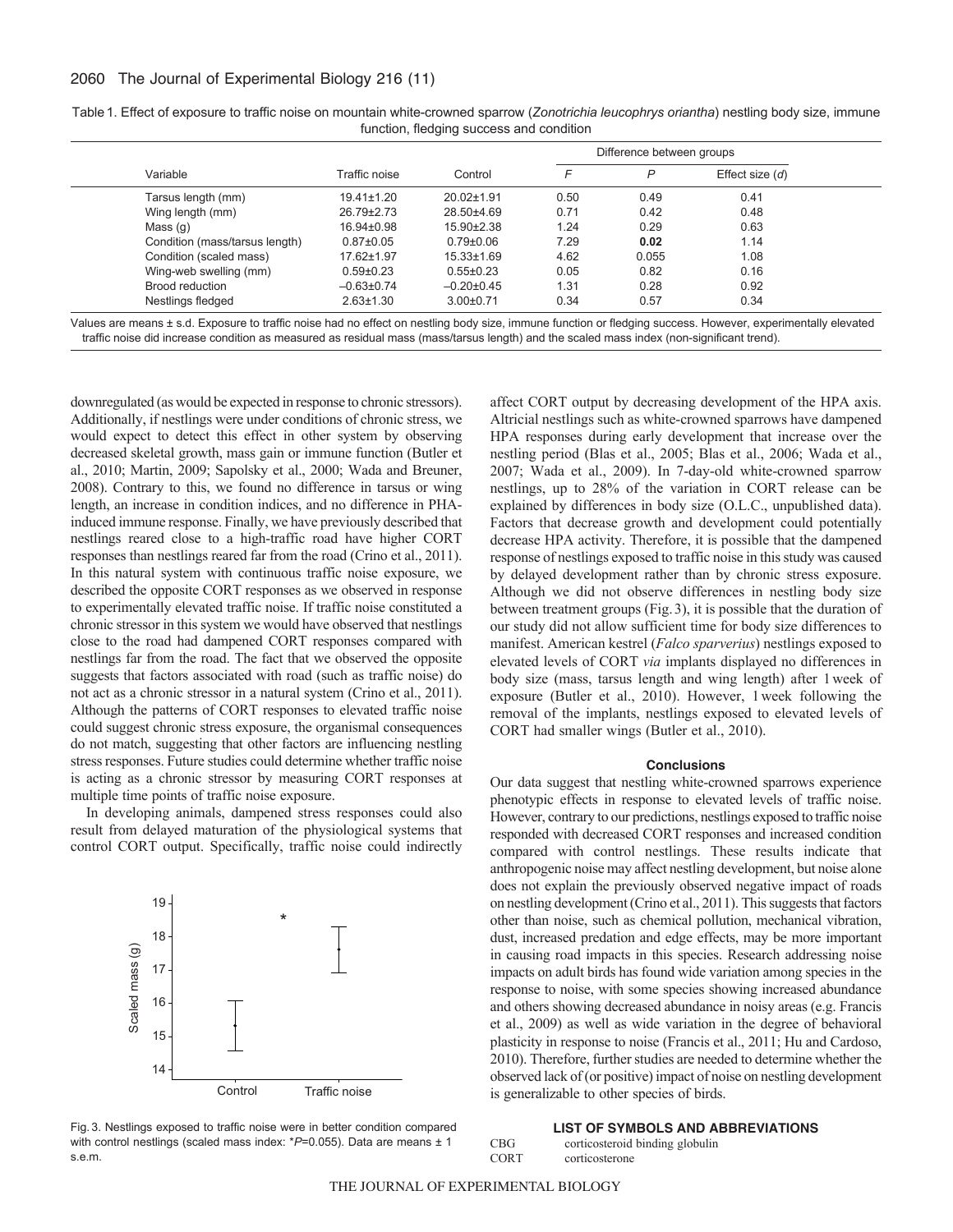| <b>HPA</b>    | hypothalamic-pituitary-adrenal    |
|---------------|-----------------------------------|
| $L_{eq}$      | equivalent continuous sound level |
| $L_{\rm max}$ | maximum noise level               |
| <b>MWCS</b>   | mountain white-crowned sparrow    |
| <b>PHA</b>    | phtyohaemagglutinin               |
| SPL           | sound pressure level              |

#### **ACKNOWLEDGEMENTS**

We would like to thank Dr Claudine Tobalske at the Montana Natural Heritage Program for assistance with GIS analysis. We also thank the National Forest Service for permission to work in Inyo National Forest. Finally, we thank the Mono Lake Committee, especially Arya Degenhardt, for logistical support of this project.

## **AUTHOR CONTRIBUTIONS**

O.L.C., C.W.B., J.L.B. and G.L.P. made significant contributions to the conception and design of the study, interpretation of the findings and revision of the article. Additionally, O.L.C. made significant contributions to the execution of the study and drafting the article. E.E.J. made significant contributions to the execution of the study.

#### **COMPETING INTERESTS**

No competing interests declared.

#### **FUNDING**

This research was supported by an Animal Behavior Society Student Research Grant [to O.L.C.] and the National Science Foundation [NSF IOS 0747361 to C.W.B.].

#### **REFERENCES**

- **Barber, J. R., Crooks, K. R. and Fristrup, K. M.** (2010). The costs of chronic noise exposure for terrestrial organisms. *Trends Ecol. Evol.* **25**, 180-189.
- **Barsano, C. P. and Baumann, G.** (1989). Simple algebraic and graphic methods for the apportionment of hormone (and receptor) into bound and free fractions in binding equilibria; or how to calculate bound and free hormone? *Endocrinology* **124**, 1101- 1106.
- **Benítez-López, A. B., Alkemade, R. and Verweij, P. A.** (2010). The impacts of roads and other infrastructure on mammal and bird populations: A meta-analysis. *Biol. Conserv.* **143**, 1307-1316.
- **Blas, J., Baos, R., Bortolotti, G. R., Marchant, T. and Hiraldo, F.** (2005). A multi-tier approach to identifying environmental stress in altricial nestling birds. *Funct. Ecol.* **19**, 315-322.
- **Blas, J., Baos, R., Bortolotti, G. R., Marchant, T. A. and Hiraldo, F.** (2006). Agerelated variation in the adrenocortical response to stress in nestling white storks (*Ciconia ciconia*) supports the developmental hypothesis. *Gen. Comp. Endocrinol.* **148**, 172-180.
- **Blickley, J. L., Blackwood, D. and Patricelli, G. L.** (2012a). Experimental evidence for the effects of chronic anthropogenic noise on abundance of greater sage-grouse at leks. *Conserv. Biol.* **26**, 461-471.
- **Blickley, J. L., Word, K. R., Krakauer, A. H., Phillips, J. L., Sells, S. N., Taff, C. C., Wingfield, J. C. and Patricelli, G. L.** (2012b). Experimental chronic noise is related to elevated fecal corticosteroid metabolites in lekking male greater sage-grouse (*Centrocercus urophasianus*). *PLoS ONE* **7**, e50462.
- **Boonstra, R., Hik, D., Singleton, G. R. and Tinnikov, A.** (1998). The impact of predator-induced stress on the snowshoe hare cycle. *Ecol. Monogr.* **68**, 371-394.
- **Breuner, C. W. and Orchinik, M.** (2002). Plasma binding proteins as mediators of corticosteroid action in vertebrates. *J. Endocrinol.* **175**, 99-112.

**Breuner, C. W., Orchnik, M., Hahn, T. P., Meddle, S. L., Moore, I. T., Owen-Ashley, N. T., Sperry, T. S., Wingfield, J. C.** (2003). Differential mechanisms for regulation of the stress response across latitudinal gradients. *Am. J. Physiol.* **285**, R594-R600. **Brumm, H.** (2004). The impact of environmental noise on song amplitude in a

territorial bird. *J. Anim. Ecol.* **73**, 434-440.

**Butler, M. W., Leppert, L. L. and Drufty, A. M., Jr** (2010). Effects of small increases in corticosterone levels on morphology, immune function, and feather development. *Physiol. Biochem. Zool.* **83**, 78-86.

- **Campo, J. L., Gil, M. G. and Davila, S. G.** (2005). Effects of specific noise and music stimuli on stress and fear levels of laying hens of several breeds. *Appl. Anim. Behav. Science* **91**, 75-84.
- **Catalani, A., Casolini, P., Scaccianoce, S., Patacchioli, F. R., Spinozzi, P. and Angelucci, L.** (2000). Maternal corticosterone during lactation permanently affects brain corticosteroid receptors, stress response and behaviour in rat progeny. *Neuroscience* **100**, 319-325.
- **Charif, R. A., Clark, C. W. and Fristrup, K. M.** (2006) *Raven 1.3 User*'*s Manual*. Ithaca, NY: Cornell Laboratory of Ornithology.
- **Christe, P., Moller, A. P. and de Lope, F.** (1998). Immunocompetence and nestling survival in the house martin: the tasty check hypothesis. *Oikos* **83**, 175-179.
- **Cohen, J.** (1988). *Statistical Power Analysis for the Behavioral Sciences*. Hillsdale, NJ: Erlbaum.

**Creel, S., Fox, J. E., Hardy, A., Sands, J., Garrot, B. and Peterson, R. O.** (2002). Snowmobile activity and glucocorticoid stress response in wolves and elk. *Conservat. Biol.* **16**, 809-814.

**Crino, O. L., Van Oorschot, B. K., Johnson, E. E., Malisch, J. L. and Breuner, C. W.** (2011). Proximity to a high traffic road: glucocorticoid and life history

consequences for nestling white-crowned sparrows. *Gen. Comp. Endocrinol.* **173**, 323-332.

- **Cyr, N. E. and Romero, L. M.** (2009). Identifying hormonal habituation in field studies of stress. *Gen. Comp. Endocrinol.* **161**, 295-303.
- **Dallman, M. F., Akana, S. F., Bhatnagar, S., Bell, M. E. and Strack, A. M.** (2000). Bottomed out: metabolic significance of the circadian trough in glucocorticoid concentrations. *Int. J. Obes. Relat. Metab. Disord.* **24 Suppl. 2**, S40-S46.
- **Dooling, R. J. and Popper, A. N**. (2007). *The Effects of Highway Noise on Birds*. Sacramento, CA: California Department of Transportation. Available at http://www.dot.ca.gov/hq/env/bio/files/caltrans\_birds\_10-7-2007b.pdf.
- **Dunlap, K. D. and Schall, J. J.** (1995). Hormonal alterations and reproductive inhibition in male fence lizards (*Sceloporus occidentalis*) infected with the malarial parasite *Plasmodium mexicanum. Physiol. Zool.* **68**, 608-621.
- **Fahrig, L. and Rytwinski, T.** (2009). Effects of roads on animal abundance: an empirical review and synthesis. *Ecol. Soc.* **14**, 21.
- **Forman, R. T. T. and Alexander, L. E.** (1998). Roads and their major ecological effects. *Annu. Rev. Ecol. Syst.* **29**, 207-231.
- **Francis, D., Diorio, J., Liu, D. and Meaney, M. J.** (1999). Nongenomic transmission across generations of maternal behavior and stress responses in the rat. *Science* **286**, 1155-1158.
- **Francis, C. D., Ortega, C. P. and Cruz, A.** (2009). Noise pollution changes avian communities and species interactions. *Curr. Biol.* **19**, 1415-1419.
- **Francis, C. D., Ortega, C. P. and Cruz, A.** (2011). Different behavioural responses to anthropogenic noise by two closely related passerine birds. *Biol. Lett.* **7**, 850-852.
- **Gluckman, P. D. and Hanson, M. A.** (2004). Living with the past: evolution, development, and patterns of disease. *Science* **305**, 1733-1736.
- **Hayward, L. S. and Wasser, S. K.** (2006). Physiological measures of disturbance related to vehicle exposure in the northern spotted owl. *Integr. Comp. Biol.* **46**, E57.
- **Holderegger, R. and Di Giulio, M.** (2010). The genetic effects of roads: a review of empirical evidence. *Basic Appl. Ecol.* **11**, 522-531.
- **Horak, P., Tegelmann, L., Ots, I. and Moller, A. P.** (1999). Immune function and survival of great tit nestlings in relation to growth conditions. *Oecologia* **121**, 316- 322.
- **Hu, Y. and Cardoso, G. C.** (2010). Which birds adjust the frequency of vocalizations in urban noise? *Anim. Behav.* **79**, 863-867.
- **Kight, C. R. and Swaddle, J. P.** (2011). How and why environmental noise impacts animals: an integrative, mechanistic review. *Ecol. Lett.* **14**, 1052-1061.
- **Lynn, S. E., Breuner, C. W. and Wingfield, J. C.** (2003). Short-term fasting affects locomotor activity, corticosterone, and corticosterone binding globulin in a migratory songbird. *Horm. Behav.* **43**, 150-157.
- **Malisch, J. L. and Breuner, C. W.** (2010). Steroid-binding proteins and free steroids in birds. *Mol. Cell. Endocrinol.* **316**, 42-52.
- **Martin, L. B.** (2009). Stress and immunity in wild vertebrates: timing is everything. *Gen. Comp. Endocrinol.* **163**, 70-76.
- **Martin, L. B., Han, P., Lewittes, J., Kuhlman, J. R., Klasing, K. C. and Wikelski, M.** (2006). Phytohemagglutinin-induced skin swelling in birds: histological support for a classic immunoecological technique. *Funct. Ecol.* **20**, 290-299.
- **Miller, D. A.** (2010). Morphological plasticity reduces the effect of poor developmental conditions on fledging age in mourning doves. *Proc. R. Soc. B* **277**, 1659-1665.
- **Mock, D. W., Schwagmeyer, P. L. and Dugas, M. B.** (2009). Parental provisioning and nestling mortality in house sparrows. *Anim. Behav.* **78**, 677-684.
- **Moore, M. C., Thompson, C. W. and Marler, C. A.** (1991). Reciprocal changes in corticosterone and testosterone levels following acute and chronic handling stress in the tree lizard, *Urosaurus ornatus*. *Gen. Comp. Endocrinol.* **81**, 217-226.
- **Morton, M. L.** (2002). *The Mountain White-Crowned Sparrow: Migration and Reproduction at High Altitude* (Studies in Avian Biology No. 24). Camarillo, CA: Cooper Ornithological Society.
- **Nakagawa, S. and Cuthill, I. C.** (2007). Effect size, confidence interval and statistical significance: a practical guide for biologists. *Biol. Rev. Camb. Philos. Soc.* **82**, 591- 605.
- Parris, K. M., Kirsten, M., Velik-Lord, M. and North, J. M. A. (2009). Frogs call at a higher pitch in traffic noise. *Ecol. Soc.* **14**, 25.
- Peig, J. and Green, A. J. (2009). New perspectives for estimating body condition from mass/length data: the scales mass index as an alternative method. *Oikos* **118**, 1883- 1891.
- Peig, J. and Green, A. J. (2010). The paradigm of body condition: a critical reappraisal of current methods based on mass and length. *Funct. Ecol.* **24**, 1323- 1332.
- **Rich, E. L. and Romero, L. M.** (2005). Exposure to chronic stress downregulates corticosterone responses to acute stressors. *Am. J. Physiol.* **288**, R1628-R1636.
- **Romero, L. M. and Reed, J. M.** (2005). Collecting baseline corticosterone samples in the field: is under 3 min good enough? *Comp. Biochem. Physiol.* **140A**, 73-79.
- **Rubolini, D., Romano, M., Boncoraglio, G., Ferrari, R. P., Martinelli, R., Galeotti, P., Fasola, M. and Saino, N.** (2005). Effects of elevated egg corticosterone levels on behavior, growth, and immunity of yellow-legged gull (*Larus michahellis*) chicks. *Horm. Behav.* **47**, 592-605.
- **Saino, N., Suffritti, C., Martinelli, R., Rubolini, D. and Moller, A. P.** (2003). Immune response covaries with corticosterone plasma levels under experimentally stressful conditions in the nestling barn swallows (*Hirundo rustica*). *Behav. Ecol.* **14**, 318-325.
- **Sapolsky, R. M., Romero, L. M. and Munck, A. U.** (2000). How do glucocorticoids influence stress responses? Integrating permissive, suppressive, stimulatory, and preparative actions. *Endocr. Rev.* **21**, 55-89.
- **Schaub, A., Ostwald, J. and Siemers, B. M.** (2008). Foraging bats avoid noise. *J. Exp. Biol.* **211**, 3174-3180.
- **Searcy, W. A., Peters, S. and Nowicki, S.** (2004). Effects of early nutrition on growth rate and adult size in song sparrows *Melospiza melodia. J. Avian Biol.* **35**, 269-279. **Seckl, J. R. and Meaney, M. J.** (2004). Glucocorticoid programming. Biobehavioral stress response: protective and damaging effects. *Ann. New York Acad. Sci.* **1032**, 63-84.